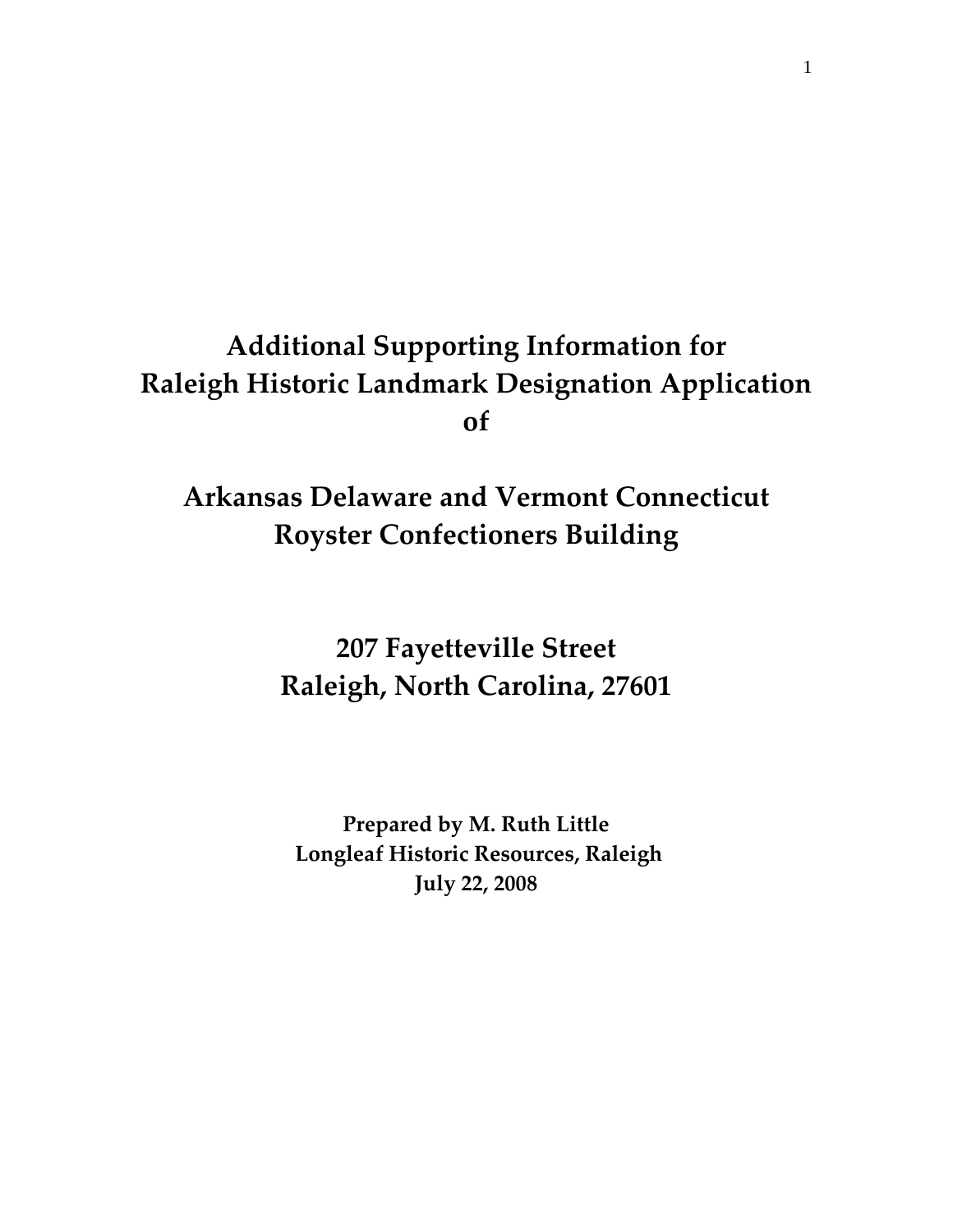### **Architectural Significance:** *A. D. Royster & Brothers confectioners.,* **ca. 1865, ca. 1892, 2002**

The two‐story, load‐bearing brick building, twenty‐three feet wide and fifty‐ seven feet deep, at 207 Fayetteville Street sits over a full basement with a stone foundation that probably dates to the antebellum era. In 1865 the building was a general store; by the late 1860s it was owned by A. D. and Vermont C. Royster and operated as a general store. In 1872 it became a candy factory. Although the recent Fayetteville Street Historic District National Register Historic District nomination states that the building was replaced between 1903 and 1914, a definitive newspaper article chronicling the history of the business, written by local historian Susan Iden about 1921, stated that the business was still operating in the original building. "During all these years the store has been remodeled only once, in 1892, although many additions have been made in the rear where the factory is operated."[1](#page-1-0) An examination of the Sanborn maps from 1884 to 1914 shows no change to the building's footprint. The 1892 remodeling mentioned by Iden may have replaced the original façade.

The main façade features running bond brick, three one‐over‐one sash windows in the upper façade with stone sills and lintels, a wide band of mousetooth brickwork above the windows, and a heavy bracketed metal cornice with large corner brackets. The side walls form party walls with the flanking commercial buildings. The rear wall, of red running bond brick, abuts a very narrow alley with no access from the street. The flat roof is covered with tar and gravel.

The interior consists of a full basement, a first floor, and an upper floor. One front entrance leads into the first floor; a secondary front entrance at the right side leads to an enclosed stair to the second floor. Original interior finishes visible on the interior consist of the stone and brick load‐bearing walls of the basement, narrow hardwood flooring on the first floor, and wider heart‐pine flooring on the second floor. Most of the walls and ceilings have been covered with modern sheetrock. In 2002 the interior was heavily remodeled for the Shanahan Law Group to create contemporary offices. Architects for the remodeling were the Raleigh firm Clearscapes. The original interior partition walls have been replaced by modern partitions.

<span id="page-1-0"></span><sup>&</sup>lt;sup>1</sup> Iden, "Royster's Candy Store And Open Forum Unique Institution of Raleigh," *Raleigh Times*, ca. 1921; undated clipping in Florence Jones Scrapbook, N. C. State Archives. [Mf 152]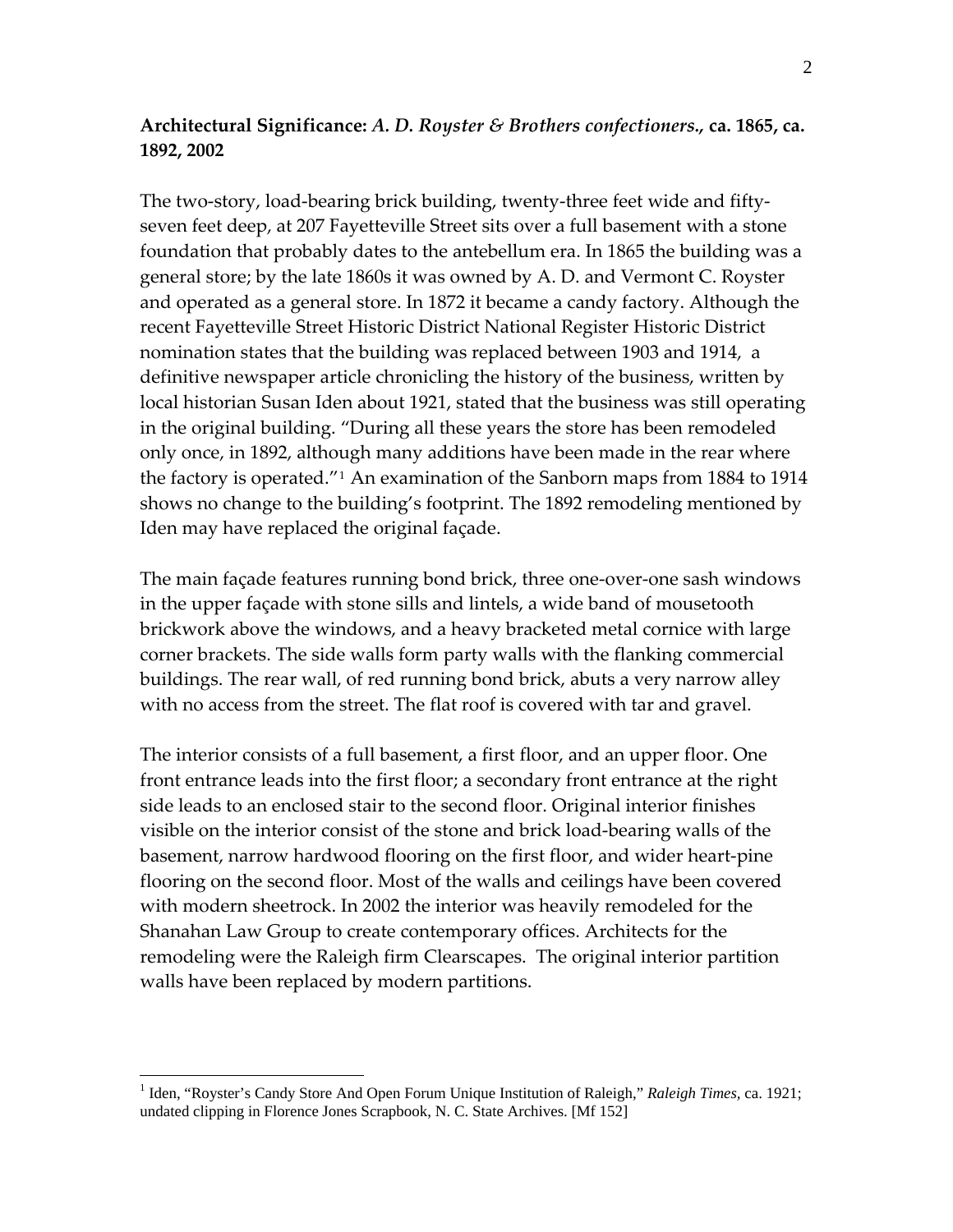### **Historic Significance: A. D. Royster & Brothers confectioners, 1865‐1960**

The A. D. Royster & Bro. candy store, 207 Fayetteville Street, gained widespread fame in the upper South in the late 1800s and during the first half of the twentieth century as one of the city's most popular attractions. Founded in 1865 and continuing until 1960, Royster's was one of the longest‐lasting businesses in Raleigh. In the last year of the Civil War, a Union sutler named Wierner started a prosperous grocery and confectionary business at 207 Fayetteville Street, in the block between Hargett and Martin streets. Local brothers Arkansas Delaware (Ark) and Vermont Connecticut (V. C.) Royster worked as employees in Wierner's store. A few months after establishing the store, Wierner left the store to the Roysters. In 1872 they converted the store into a candy factory. For the next eighty-eight years, until 1960, A. D. Royster & Bro operated at the same stand, under the same name, a candy factory that was more a city institution than a business house.<sup>[2](#page-2-0)</sup>

The Royster brothers were sons of James D. Royster, an antebellum Raleigh cabinetmaker who was himself the son of David Royster, one of Raleigh's earliest cabinetmakers. [3](#page-2-1) J. D. Royster named his offspring for states, including, in addition to the above‐mentioned brothers, Wisconsin Illinois, Oregon Minnesota, and Iowa Michigan Royster. These unusual names were printed in the *Ripley's Believe It or Not!* book series for many years.[4](#page-2-2)

The brothers initially operated the business house as a general store. Older brother Ark bought fruit in Norfolk, Virginia on the train, carrying a gun to keep his goods safe from thieves. He sent his eighteen‐year‐old brother V. C. to New York to learn the candy‐making business. Beginning about 1873, New York master candy‐maker Jim Leonard, and later his brother John Leonard, came to Raleigh with V. C. and spent several years teaching the trade to several of Royster's employees, notably Charlie Spikes, who remained with the firm from 1871 to his death in 1918. Although rheumatism forced A. D. out of the business in 1878, V. C. kept it going for the rest of his life.<sup>[5](#page-2-3)</sup>

<span id="page-2-0"></span><sup>2</sup> Murray, *Wake: Capital County of North Carolina, Vol. 1: Prehistory through Centennial*, 569; Iden, "Royster's Candy Store And Open Forum Unique Institution of Raleigh," *Raleigh Times,* Raleigh, N.C. c. 1921.

<span id="page-2-1"></span><sup>&</sup>lt;sup>3</sup> Murray, *Wake: Capital County of North Carolina, Vol. 1: Prehistory through Centennial, 155, 212, 277.<br><sup>4</sup> Vermont C. Boyster entry, Willingdie, http://en.wikipedie.org/wiki/Vermont, Boyster, Accessed July 7.* 

<span id="page-2-2"></span>Vermont C. Royster entry, Wikipedia. http://en.wikipedia.org/wiki/Vermont\_Royster. Accessed July 7, 2008.

<span id="page-2-3"></span><sup>5</sup> Iden, "Royster's Candy Store…," *Raleigh Times,* ca. 1921; Olds, city editor's column, *The News and Observer,* Raleigh, N.C., Aug. 18, 1883, page 4.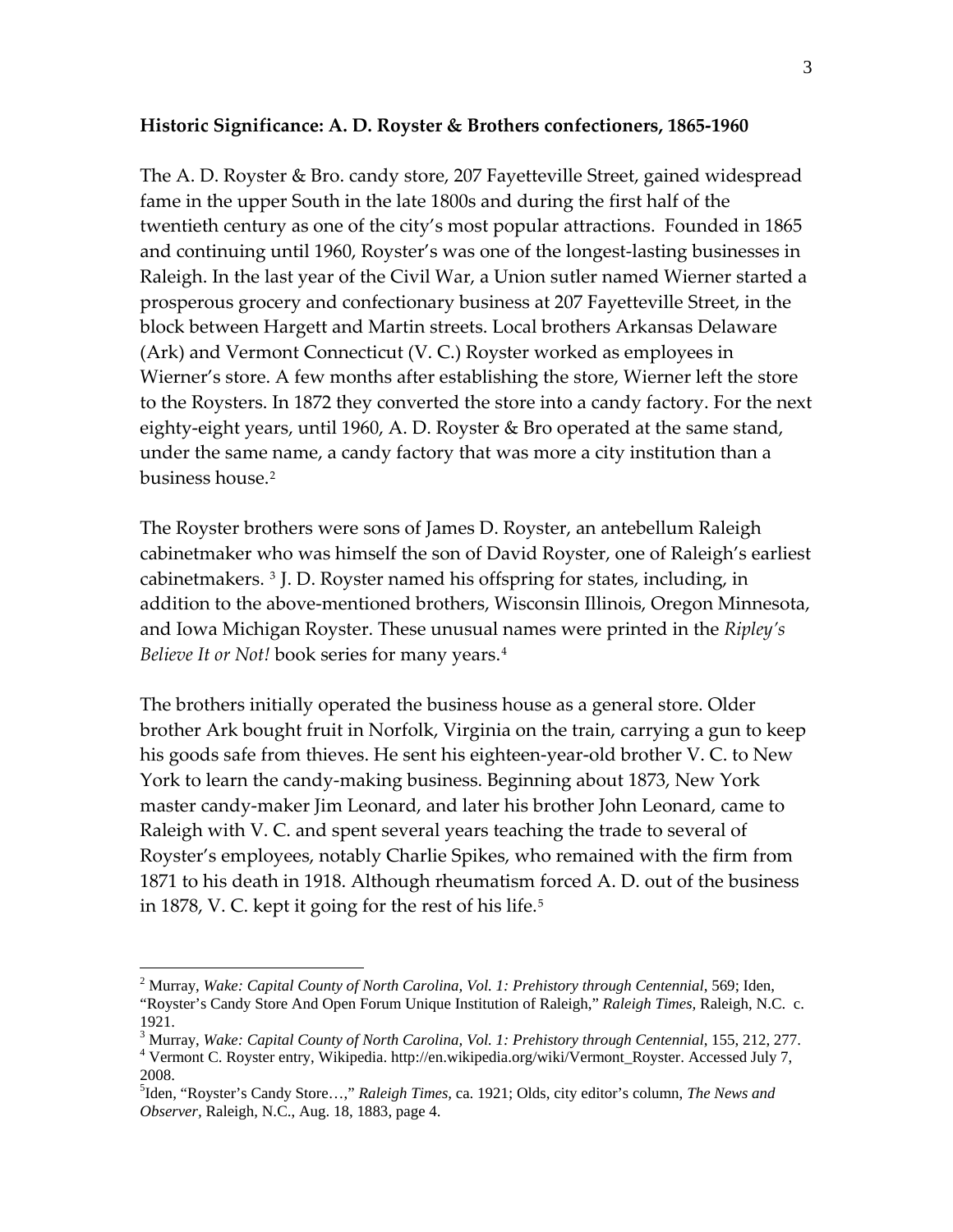By 1883 business was so brisk that V. C. constructed a large brick extension to the rear of the store to expand candy production, hiring thirty boys to operate the machinery. Several young ladies handled the sales outlet in the front. Two drummers, including Royster brother Oregon Minnesota, peddled Royster candy across North and South Carolina. Later in 1883 the work force had increased to forty boys who produced a daily ton of candy, "most of this being plain, the remainder French and fancy."[6](#page-3-0) The company's mainstay products were stick candy, "cocoanut," cream, and peanut candies. V. C. recalled later that "Only ten pounds of chocolates were made in the first order, and it was hard to dispose of that as nobody appeared to want chocolate candy."[7](#page-3-1)

The candy store appears on the first Raleigh Sanborn Map of 1884 as a narrow rectangular two-story brick building wedged into a block of dry goods, milliners, drug stores, and clothing businesses. Raleigh's 1903 Sanborn map shows the building unchanged from its 1884 appearance. The 1909 and 1914 Sanborn maps show the identical building footprint.<sup>[8](#page-3-2)</sup> No photograph of the original Royster building has been located. However its current façade, of stretcher bond brick with three one-over-one sash windows with stone lintels and sills in the upper façade, a decorative mousetooth brick string course, and an overhanging bracketed metal cornice with decorative end brackets, is a typical commercial façade consistent with a construction date of the late nineteenth to the early twentieth century.

A detailed 1920s history of the business reveals that the Royster candy company was one of the city's most beloved institutions. About 1921, the year before Vermont C. Royster's death, Susan Iden, a journalist who chronicled Raleigh's history for the *Raleigh Times* in the 1920s and 1930s, penned an article entitled "Royster's Candy Store And Open Forum—Unique Institution of Raleigh." Iden recounted V. C. Royster's faithful operation of the business since he joined his brother in the enterprise at the age of eighteen in 1865. Students at Raleigh's downtown colleges, St. Mary's, Peace, and Meredith, were frequent customers. Young visitors to the city made a tour of Royster's candy factory an important stop during their excursions. The irresistibility of Royster's wares and his congeniality led Iden to describe the candy store as a "candy factory and open

<sup>&</sup>lt;sup>6</sup> Olds, city editor's column, *The News and Observer*, Raleigh, N.C. Nov. 11, 1883, page 4.<br><sup>7</sup> Idan "Boystar's Candy Store...", *Balgish Times*, go. 1921; ":.. Olds. *The Nave and Observ* 

<span id="page-3-1"></span><span id="page-3-0"></span>Iden, "Royster's Candy Store…", *Raleigh Times,* ca. 1921; "; Olds, *The News and Observer,* Aug. 18, 1883, 4; Olds, *The News and Observer,* Nov. 11, 1883, 4.

<span id="page-3-2"></span><sup>&</sup>lt;sup>8</sup> Raleigh Sanborn Maps, microfilm: 1884, 1903, 1909, and 1914. Olivia Raney Local History Library, Raleigh.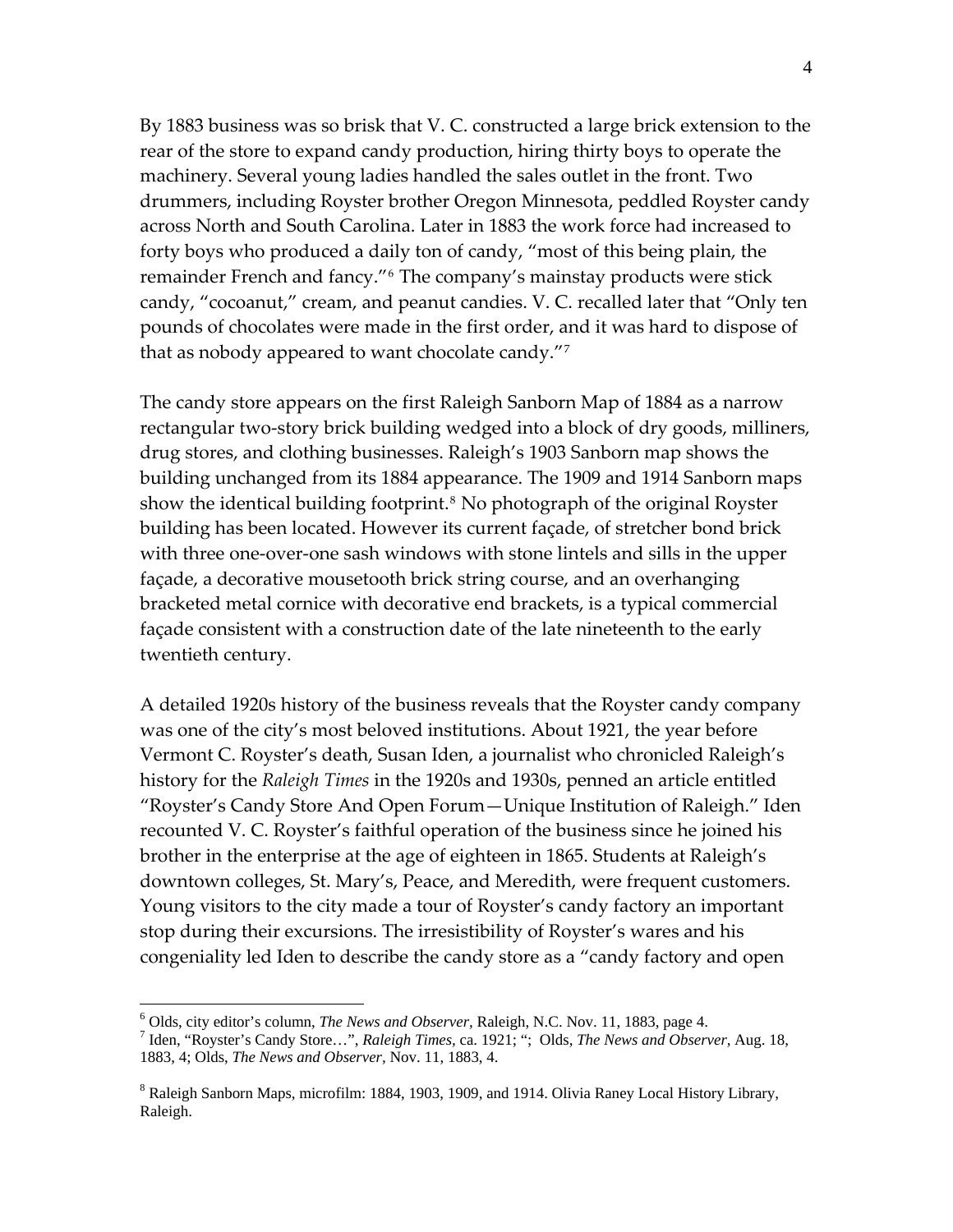forum combined, where all of the fundamental principles of ethnics, religion, politics, and science are threshed out with any one who wants to stop long enough to argue…" She further recounted that "Chess enthusiasts for many years sat in silence for long hours over the game in the rear of the store. Traveling salesmen are always welcomed, Mr. Royster never being too busy to listen—-or talk—as long as the traveling men will linger." <sup>[9](#page-4-0)</sup> While it seems odd today to imagine a small candy factory functioning as a social gathering spot, V. C. Royster's personality and the attractiveness of his product must have been powerful draws. A jar of plaited sassafras candy sticks made in 1871 as an exhibit for the store window during State Fair week by Charlie Spikes, the original master candy maker at Royster's, remained on display in the store until V. C. Royster's death in 1922. It served as the store's lucky "rabbit foot" charm. During the government's sugar rationing in World War I the candy factory's production was limited to sixty pounds a day. One wartime Christmas the state administrator in charge of rationing made a special exemption to allow Royster's to use enough sugar to produce Christmas candy for the city's children. One of the firm's most distinct candies was "bulldozers." Children who fell in love with Royster's unique candies often ordered them for delivery to their adult residences, wherever they had moved, and shipments went all over the world.<sup>[10](#page-4-1)</sup>

The Royster business was listed in the Raleigh City Directories year after year with the following line: "Royster A D & Bro (Vermont C Royster), confrs 207 Fayetteville." ("Confrs" was an abbreviation for confectioners.) V. C.'s son, Wilbur High Royster, joined the firm about 1915. After his father's death in 1922, Wilbur managed the business for another decade, continuing to sell chocolate, peanut brittle, and other candies across the Carolinas and Virginia. In 1932 the family leased the confectionary business to James E. Stathacos, who operated it until 1960 as "Roysters." During the nearly three decades that Stathacos continued the candy business, its listing in the city directories was "Royster's (Jas. E. Stathacos) candy mfrs‐ 207 Fayetteville." [11](#page-4-2)

In 1960 the old candy factory finally closed its doors, although the family retained ownership. In that year the Royster family donated a number of artifacts from the company to the North Carolina Museum of History in Raleigh, including candy‐making equipment of metal and wood, the cash register, and a large trade sign measuring two feet tall and seventeen feet long with "Royster's

<sup>&</sup>lt;sup>9</sup> Iden, "Royster's Candy Store...," *Raleigh Times*, (ca. 1921).<br><sup>10</sup> Ibid.

<span id="page-4-2"></span><span id="page-4-1"></span><span id="page-4-0"></span><sup>&</sup>lt;sup>10</sup> Ibid.<br><sup>11</sup> *Raleigh City Directories:* 1907-08 to 1960. Olivia Raney Local History Library, Raleigh; *Raleigh Times*, Sept. 4, 1986, 1 C.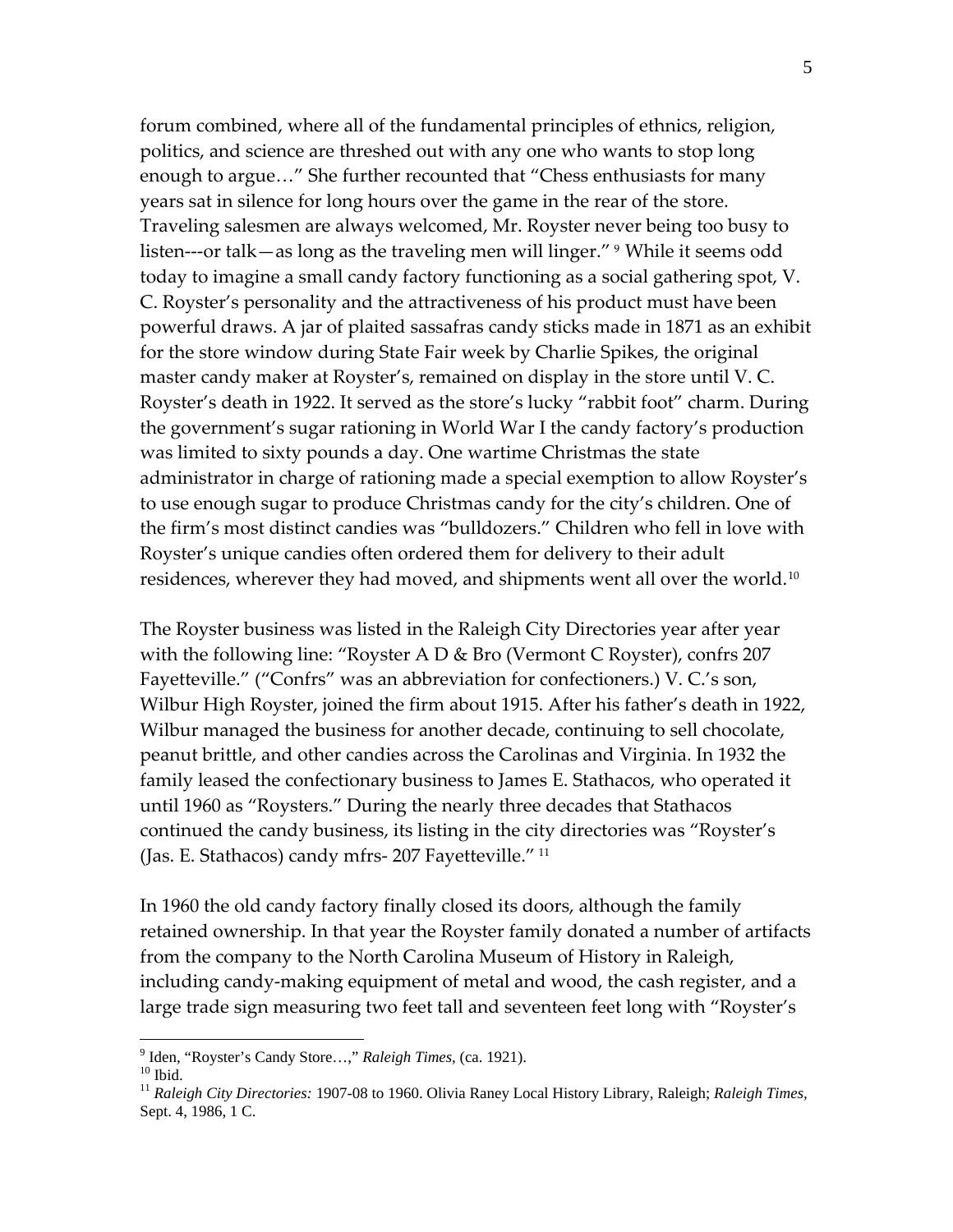Quality Candies" in white lettering on a red background. Given its size and shape, this sign must have been mounted on the façade of the shop. The only item on display is the cash register, used in a shop exhibit at the Museum of the Cape Fear in Fayetteville, N.C. [12](#page-5-0)

The Royster family—all ten children—were prominent Raleigh citizens. Two brothers, Wisconsin Illinois Royster and Hubert A. Royster were distinguished Raleigh physicians. W. I. Royster returned from medical school in Philadelphia in 1870 and became one of Raleigh's foremost physicians, helping to create the medical school at UNC‐Chapel Hill. Hubert A. Royster took charge of St. Agnes Hospital at the turn‐of‐the‐century and was one of the first Wake County physicians to use the x‐ray machine.[13](#page-5-1) One of Wilbur Royster's sons, journalist Vermont C. Royster (1914‐1996), grew up in Raleigh and edited *The Wall Street Journal* from 1958 to 1971, earning two Pulitzer Prizes for his political writing.[14](#page-5-2)

The Royster family retained ownership of the old candy company until 1984, leasing it to Household Finance Corporation of Raleigh from 1961 to about 1984. In 1984 the last Royster descendant to own the property, Frances C. Royster, an unmarried woman living in Iowa, deeded the building to two attorneys, Clyde E. Simmons and Archie W. Futrell, III.<sup>[15](#page-5-3)</sup> They leased the street level to a photo processing business, and operated attorneys' offices upstairs for the next fifteen years. In 2001 Simmons and Futrell sold the building to Alvarado & Associates, LLC.[16](#page-5-4) The Shanahan Law Group remodeled the interior for its law offices in 2002, using the Raleigh architectural firm Clearscapes for design services. The early twentieth century façade was retained, with the street level entrance doors and display windows replaced with contemporary plate glass designs. The upper brick façade was repainted, but otherwise left untouched. Both the first and second floors were divided into modern office spaces. Today the Arkansas Delaware and Vermont Connecticut Royster Confectioners Building at 207 Fayetteville Street is occupied by a commercial real estate firm.

<span id="page-5-0"></span><sup>&</sup>lt;sup>12</sup> *The News and Observer*, Raleigh, N.C. June 1, 1960; author interview with collections manager John Campbell, North Carolina Museum of History, Raleigh, July 8, 2008.

<span id="page-5-1"></span><sup>&</sup>lt;sup>13</sup> Johnson and Murray, *Wake: Capital County of North Carolina, Vol. II: Reconstruction to 1920, 295,* 307, 494-492; http://en.wikipedia.org/wiki/Vermont\_Royster.

<span id="page-5-2"></span><sup>&</sup>lt;sup>14</sup> http://en.wikipedia.org/wiki/Vermont\_Royster.

<span id="page-5-3"></span><sup>&</sup>lt;sup>15</sup> Wake County Deed Book 3236, page 906: Frances C. Royster to Clude E. Simmons and Archie W. Futrell, III, 1984; property plat in Wake County Map Book 1984, page 159.

<span id="page-5-4"></span><sup>&</sup>lt;sup>16</sup> Wake County Deed Book 008899, page 02134: Clyde E. and Patricia F. Simmons and Archie W. and Betty Hart Futrell to Alvarado & Assoc., LLC, 2001.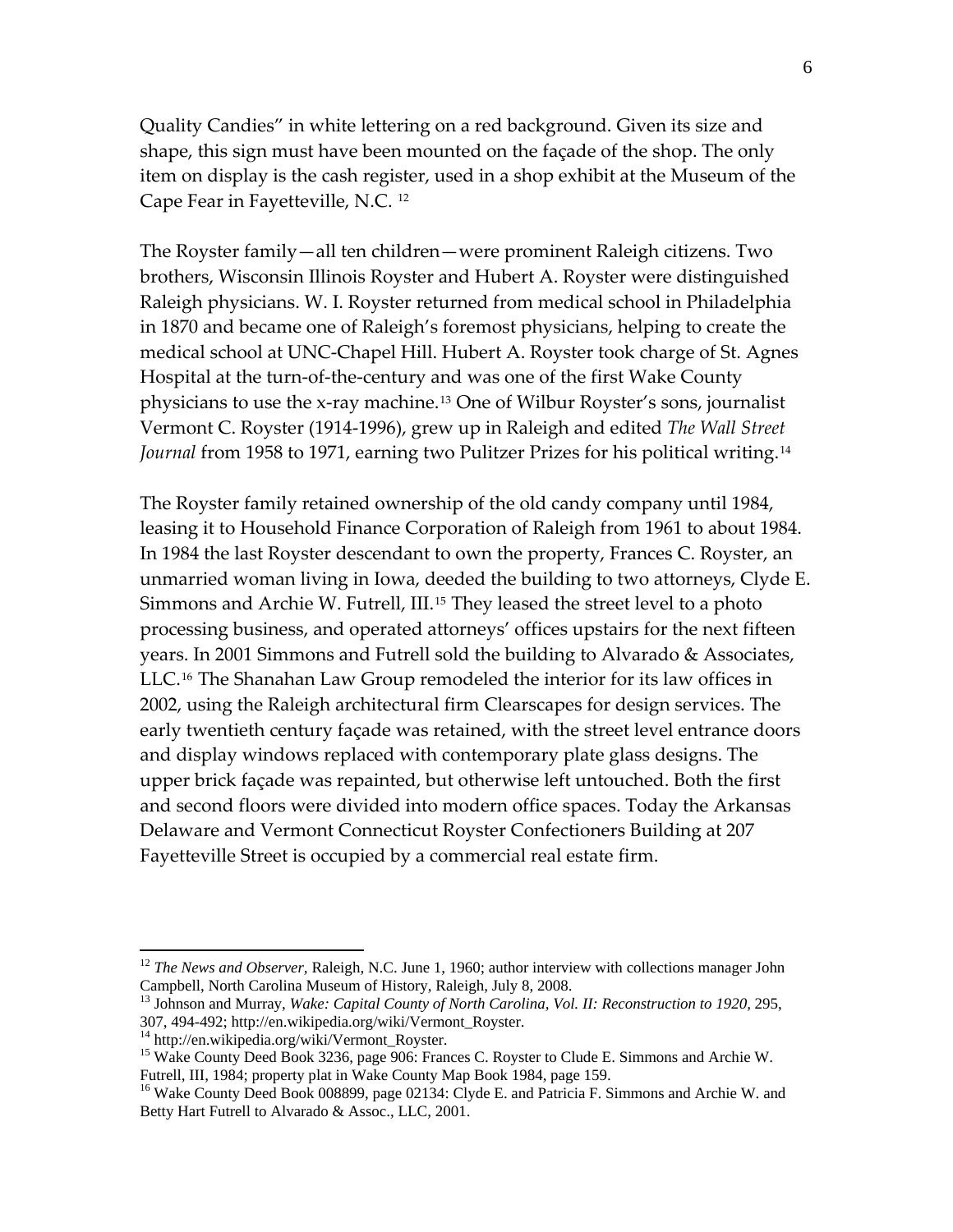A. D. Royster & Brothers confectioners is one of six commercial houses built from the mid‐1800s to the 1930s that survive along the five blocks of Fayetteville Street. The others, which housed hardware, department, and jewelry stores, are the 1874 Briggs Hardware Building, 220 Fayetteville Street; the ca. 1930 Haywood Building (205 Fayetteville Street); the 1935 Efird's Department Store, 208 Fayetteville Street; the ca. 1910 Boylan‐Pearce Department Store, 216 Fayetteville Street; the ca. 1900 Lumsden‐Boone Building, 226 Fayetteville Street; and the 1876 Mahler Building, 228 Fayetteville Street.

Royster's 3,500 square foot building constitutes the original candy factory and sales office, expanded in the 1880s and in later years by a rear brick wing that has been demolished since the 1960s. Modern high‐rise office buildings have been transforming Fayetteville Street, Raleigh's main corridor, since the 1960s when the candy factory closed. Because the Royster family held onto the old factory until the mid‐1980s, and because it has been used as offices since that time, the old landmark still stands. While its brick façade with mousetooth ornament and heavy metal bracketed cornice holds local architectural significance as a typical late‐nineteenth‐early‐twentieth‐century Raleigh commercial building, the property's principal significance is as a Raleigh commercial institution where a remarkable Raleigh family produced confectionaries known throughout the upper South for nearly a century. Although the interior has been reconfigured for modern office functions, the building's shell, its façade on Fayetteville Street, and its artifacts preserved at the North Carolina Museum of History represent the tangible presence of the Royster clan with their sugary treats, their humorous double‐state names, and their civic contribution to Raleigh. Certainly this sweet little building deserves recognition as a Raleigh Historic Landmark.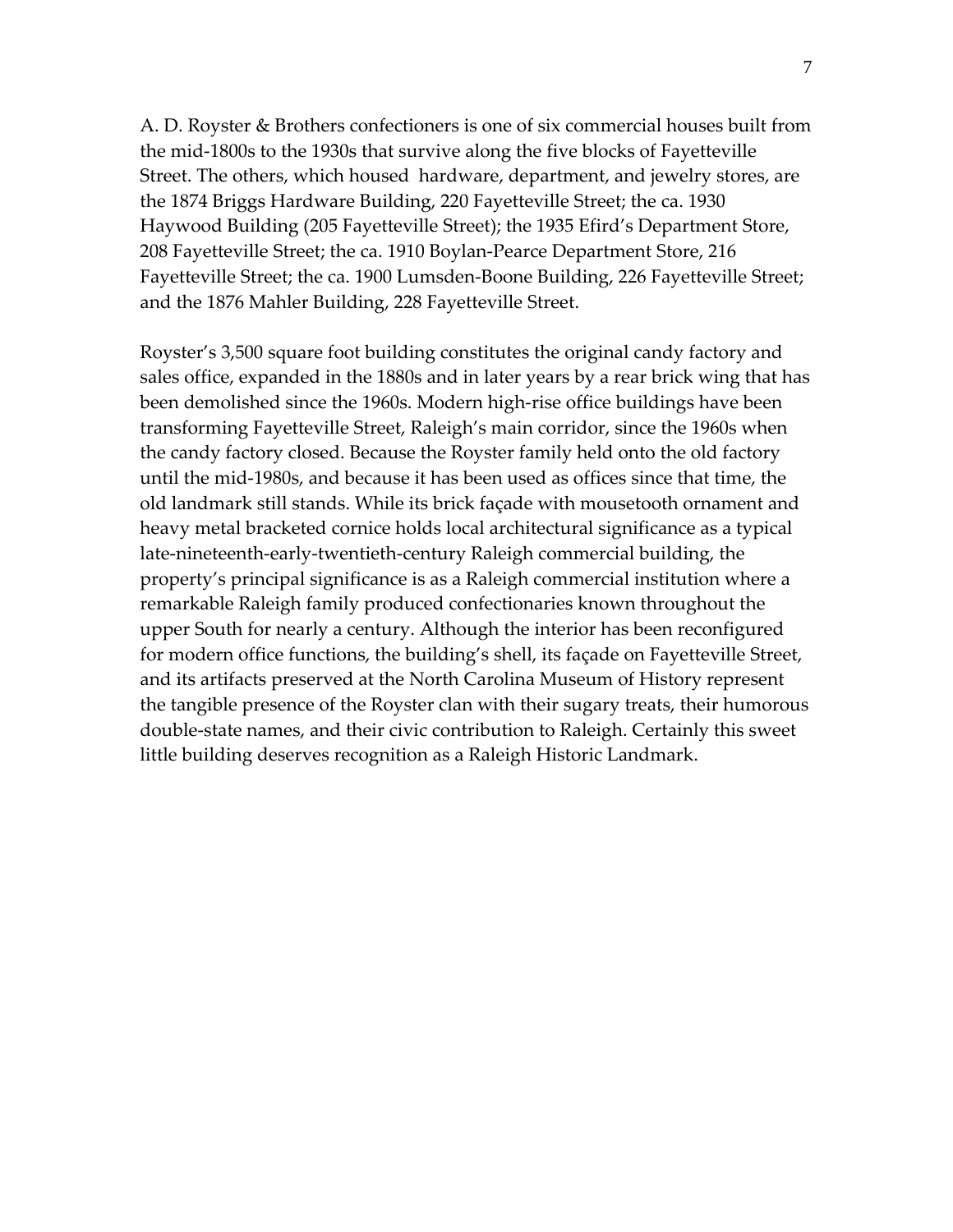#### **Bibliography**

- Campbell, John, collections manager, North Carolina Museum of History, telephone interview with Ruth Little, July 8, 2008.
- Iden, Susan. "Royster's Candy Store And Open Forum Unique Institution of Raleigh." *Raleigh Times,* ca. 1921. Undated clipping in Florence Jones Scrapbook, N.C. State Archives [Mf 152]
- Johnson, K. Todd and Elizabeth Reid Murray, *Wake: Capital County of North Carolina, Vol. 2: Reconstruction to 1920,* Wake County, North Carolina, 2008.
- Murray, Elizabeth Reid. *Wake: Capital County of North Carolina, Vol. 1: Prehistory through Centennial.* Raleigh: Capital County Publishing Company, 1983.
- *News and Observer,* Raleigh, N.C. June 1, 1960.
- Olds, Fred. A. City editor's column. *The News and Observer*, Raleigh, N.C. Aug. 18, 1883, page 4.

\_\_\_\_\_\_\_\_\_\_\_\_\_. City editor's column. *The News and Observer,* Raleigh, N.C. Nov. 11, 1883, page 4.

- Royster, Vermont C. entry, Wikipedia. [http://en.wikipedia.org/wiki/Vermont\\_Royster.](http://en.wikipedia.org/wiki/Vermont_Royster.%20%202008) 2008. Accessed July 7, 2008.
- Sanborn maps of Raleigh, N.C. 1884, 1903, 1909, 1914. Olivia Raney Local History Library, Raleigh.
- *Raleigh City Directories.* 1907/08 to 1960. Olivia Raney Local History Library, Raleigh.
- *Raleigh Times,* Sept. 4, 1983, 1C.

Wake County Deed Books.